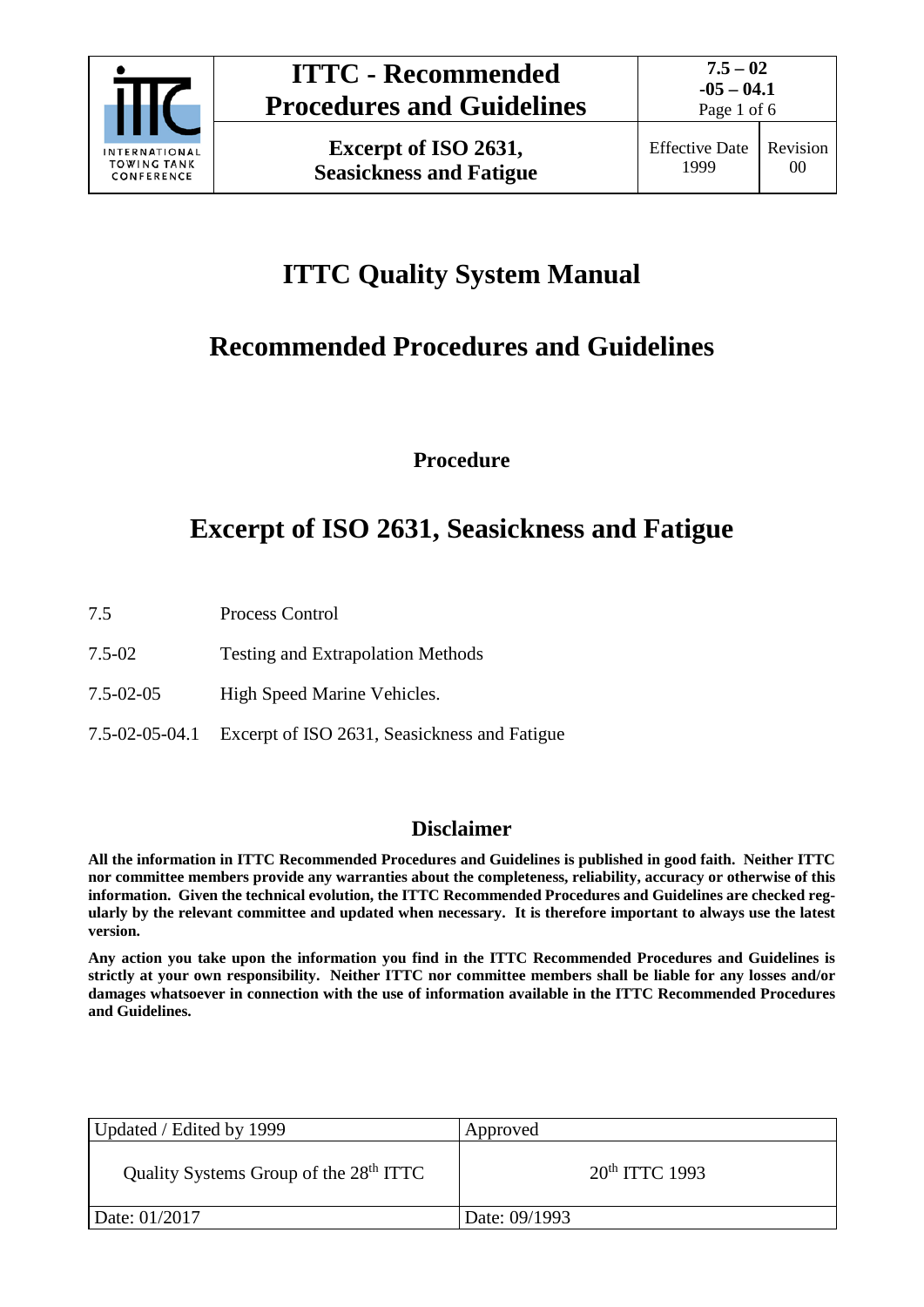

**Excerpt of ISO 2631, Seasickness and Fatigue** Effective Date 1999 Revision 00

### **Table of Contents**

- **1. [PURPOSE OF PROCEDURE](#page-2-0) .............3**
- **2.1 [Safety Levels and Criteria.](#page-3-0) ...............4**
- **2. [EXCERPTS OF ISO STANDARDS](#page-2-1)  [2631 FOR SEASICKNESS](#page-2-1) AND [FATIGUE...............................................3](#page-2-1)**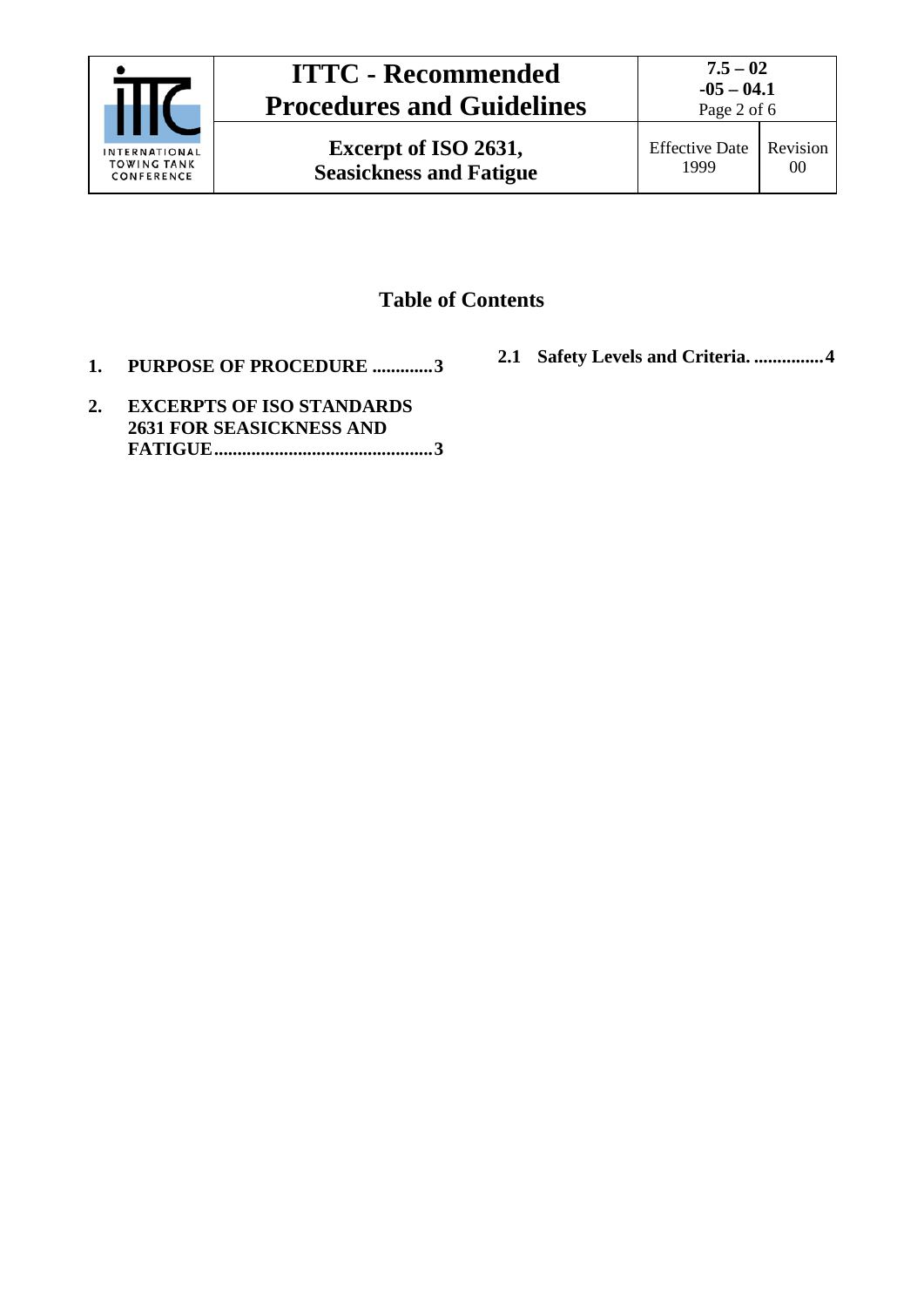

### **Excerpt of ISO 2631, Seasickness and Fatigue**

#### <span id="page-2-0"></span>**1. PURPOSE OF PROCEDURE**

The purpose of the procedure is to give information about criteria for seasickness and fatigue.

#### <span id="page-2-1"></span>**2. EXCERPTS OF ISO STANDARDS 2631 FOR SEASICKNESS AND FATIGUE**

The seasickness criterion according to ISO 2631/3 seems to be commonly used for assessment of passenger comfort. It gives limits for RMS values of the accelerations as a function of frequency (Fig. 1) which need some explanations. It refers to the *az*-component of the acceleration, related to a co-ordinate system having its origin in the heart of a man. The  $a_z$  component is along a direction in the foot- (or buttocks- ) to-head axis. For a broad band spectrum, the frequency in Fig. 1 means the average frequency of a 1/3 octave band. A 1/3 octave band is defined as follows. Consider  $f_1$  and  $f_2$  to be the lower and upper frequency of the 1/3 octave band, then  $f_2 = 21/3f_1$ . The centre frequency of the 1/3 octave band is  $(f_1 f_2)$ 1/2. This means  $f_1 =$  $f_0/21/6$  and  $f_2 = f_0 21/6$ .



Fig.1. ISO 2631/3 Severe Discomfort Boundaries

For a broad band spectrum, the spectrum should be divided into 1/3 octave bands. The RMS value should be evaluated separately for each 1/3 octave band. The RMS value should be compared with the limits given in Fig. 1 for different exposure times. Since the motion sickness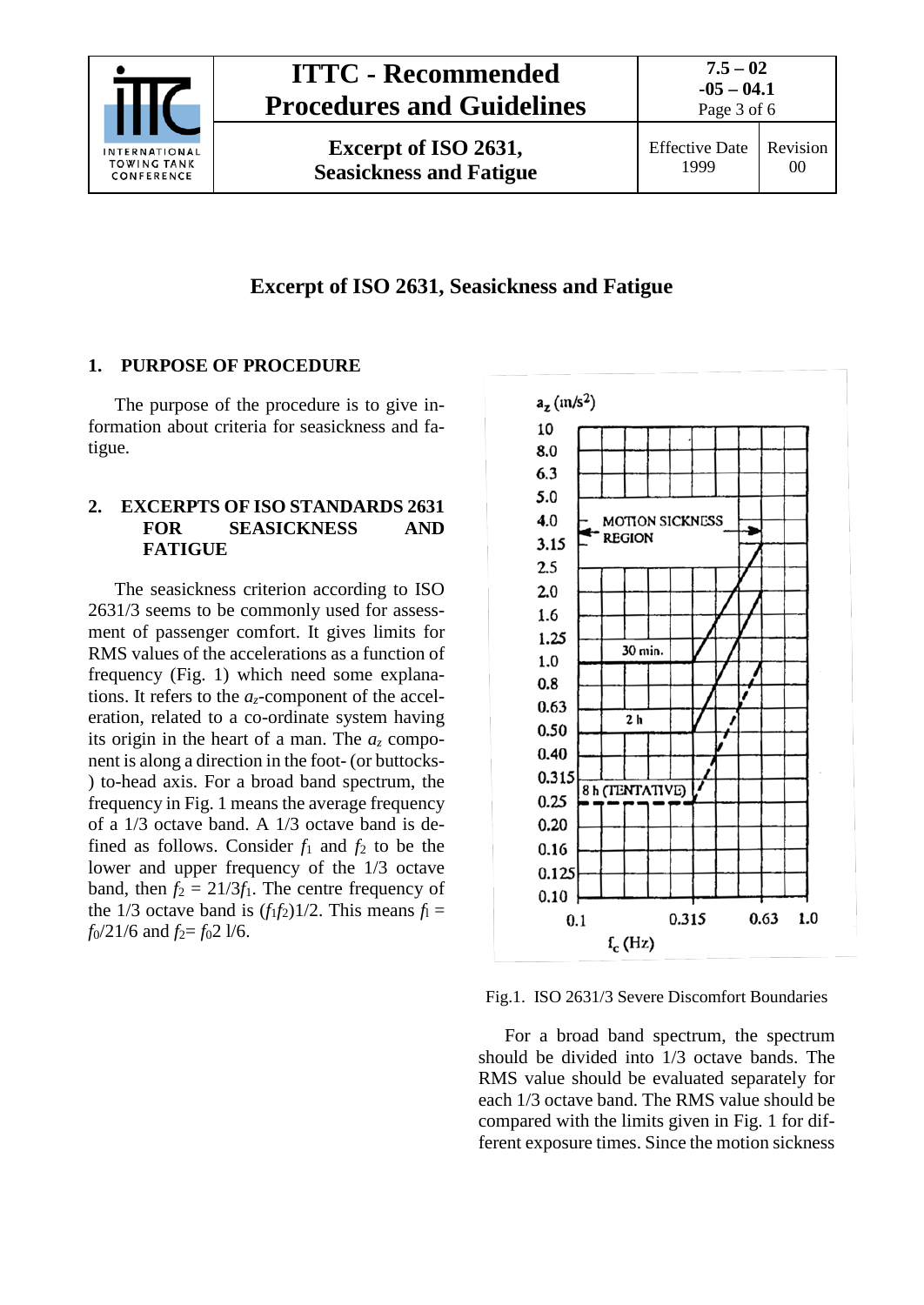

region in Fig. 1 is from 0.1 to 0.63 Hz, it implies that the "cobblestone" effect of a SES does not cause motion sickness. In the frequency range 1 to 80 Hz there are other criteria according to ISO 2631/1. These are related to workability or fatigue. An example is shown in Fig. 2.

The figure expresses the limits of the RMS value of the *az*-component of the acceleration as a function of frequency. Fig. 2 should be interpreted in the same way as Fig. 1. By multiplying the acceleration values in Fig. 2 by 2, one gets boundaries related to health and safety and by dividing the acceleration values in Fig. 2 by 3.15 one gets boundaries for reduced comfort.

#### <span id="page-3-0"></span>**2.1 Safety Levels and Criteria.**

Evaluation of operational and safety performance must primarily be related to human comfort and risk of in injuries or fatalities. Extensive research has been conducted in the train, bus and aviation industries in order to find relations between craft performance and human tolerance to fatigue, discomfort, injury and fatality. The most vital human tolerances can be defined by levels of g-loads, either single amplitude loads. Key information on human response to single amplitude accelerations in ground transport vehicles provided by Hoberock (1976) and Brooks et al. (1980) is summarized in Table 1.





Based on the human performance data of Table 1, safety levels are defined in the proposed operation and safety performance verification process described in Appendix IV of the new IMO HSMV code. The definition of safety levels is given in Table 2.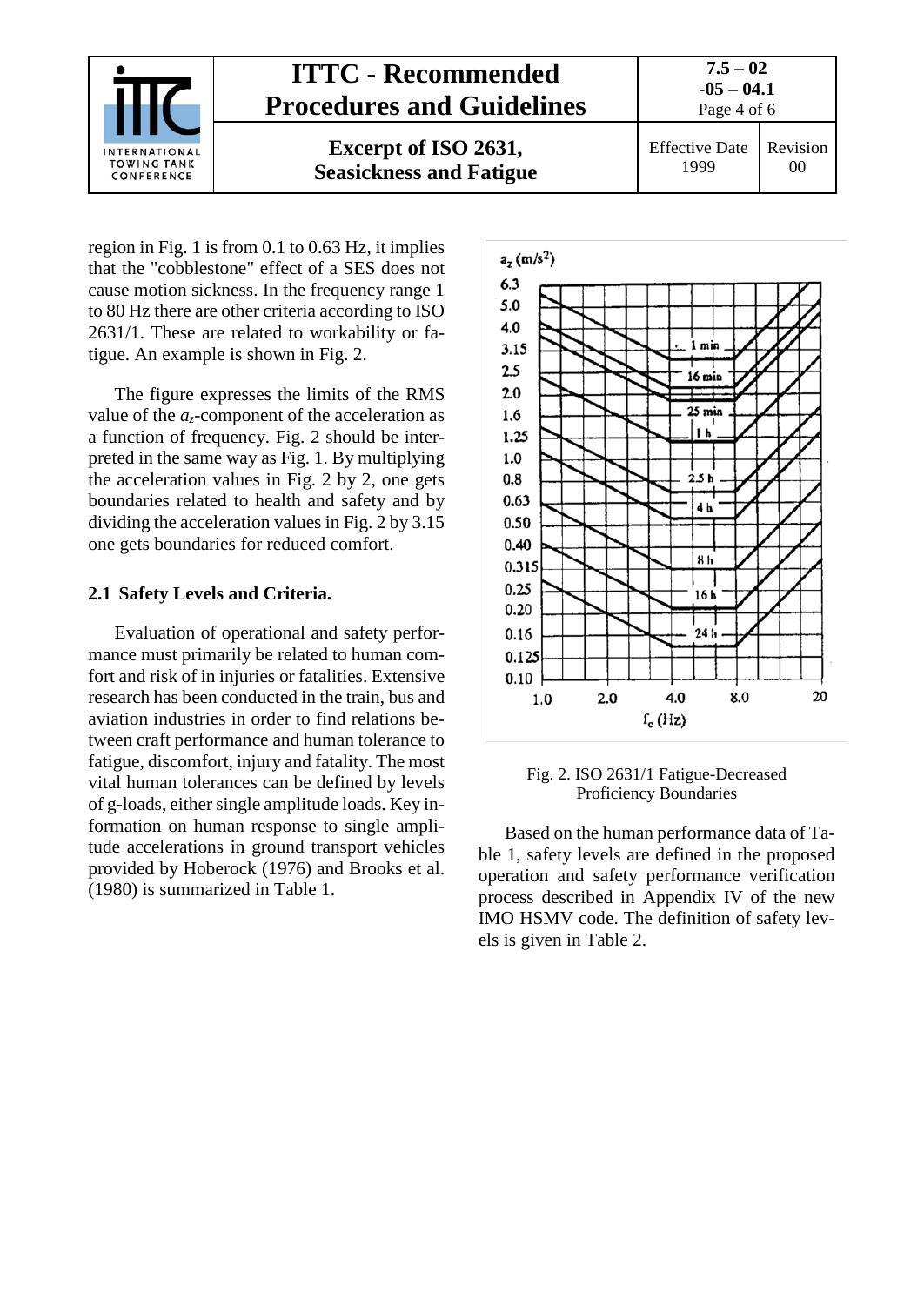

### **ITTC - Recommended Procedures and Guidelines**

**7.5 – 02 -05 – 04.1** Page 5 of 6

**Excerpt of ISO 2631, Seasickness and Fatigue**

| Description                                                           | Max.g            | Max.g-rate |
|-----------------------------------------------------------------------|------------------|------------|
| Comfort standing person:                                              |                  |            |
| 99% will keep balance without a need of holding                       | 0.07 g           | $0.03$ g/s |
| Comfort seated person:                                                |                  |            |
| Typical bus stop and up/down gear shifts                              | 0.20 g           | $0.20$ g/s |
| Safety standing person:                                               |                  |            |
| Elderly person will keep balance when holding                         | 0.08g            | $0.20$ g/s |
| Mean person will keep balance when holding                            | 0.15g            | $0.20$ g/s |
| Mean person max. load keeping balance when holding                    | $0.25$ g         | $1.00$ g/s |
| Safety seated person (no or 2-point seat-belt):                       |                  |            |
| Nervous person will start holding $(X \text{ and } Y \text{ load})^1$ | 0.15g            | $0.80$ g/s |
| Persons will fall out of seat (no seat-belt)                          | 0.45g            | 3.00 g/s   |
| Safety seated person (3-point seat-belt):                             |                  |            |
| Low tolerance for injury (car industry)                               | 40 g $(Z)^1$     |            |
|                                                                       | $10 g(X \& Y)^1$ |            |

Table 1. Human Response to Single Amplitude Accelerations

Documentation of operation levels in normal and worst intended conditions should also be established and documented by full scale tests. Test methods and a method for evaluation of statistical data are proposed. Model tests and mathematical simulations could be used to verify the performance in worst intended conditions, and limits should be documented, both related to passenger safety as specified in Table 2, and related to the actual structural design load of the craft.

It is emphasized that HSMV might have very special and individual hydrodynamic safety problems, such as:

• Planing boats: porpoising, bow drop, chine walking, non zero constant heel and broaching

- Catamarans and SES: "deck diving", wet deck slamming and broaching
- hydrofoils: cavitation or ventilation of struts/foils, limited control force capability, foil broaching.

The IMO HSMV code assumes that all critical hydrodynamic safety features in both normal, emergency and failure conditions should be documented by tests or analyses so that corrective actions can be conducted either by builder or operator. It is obvious that the ITTC community should be the main contributor to the understanding of hydrodynamic safety aspects by means of test facilities, theoretical and experimental knowledge.